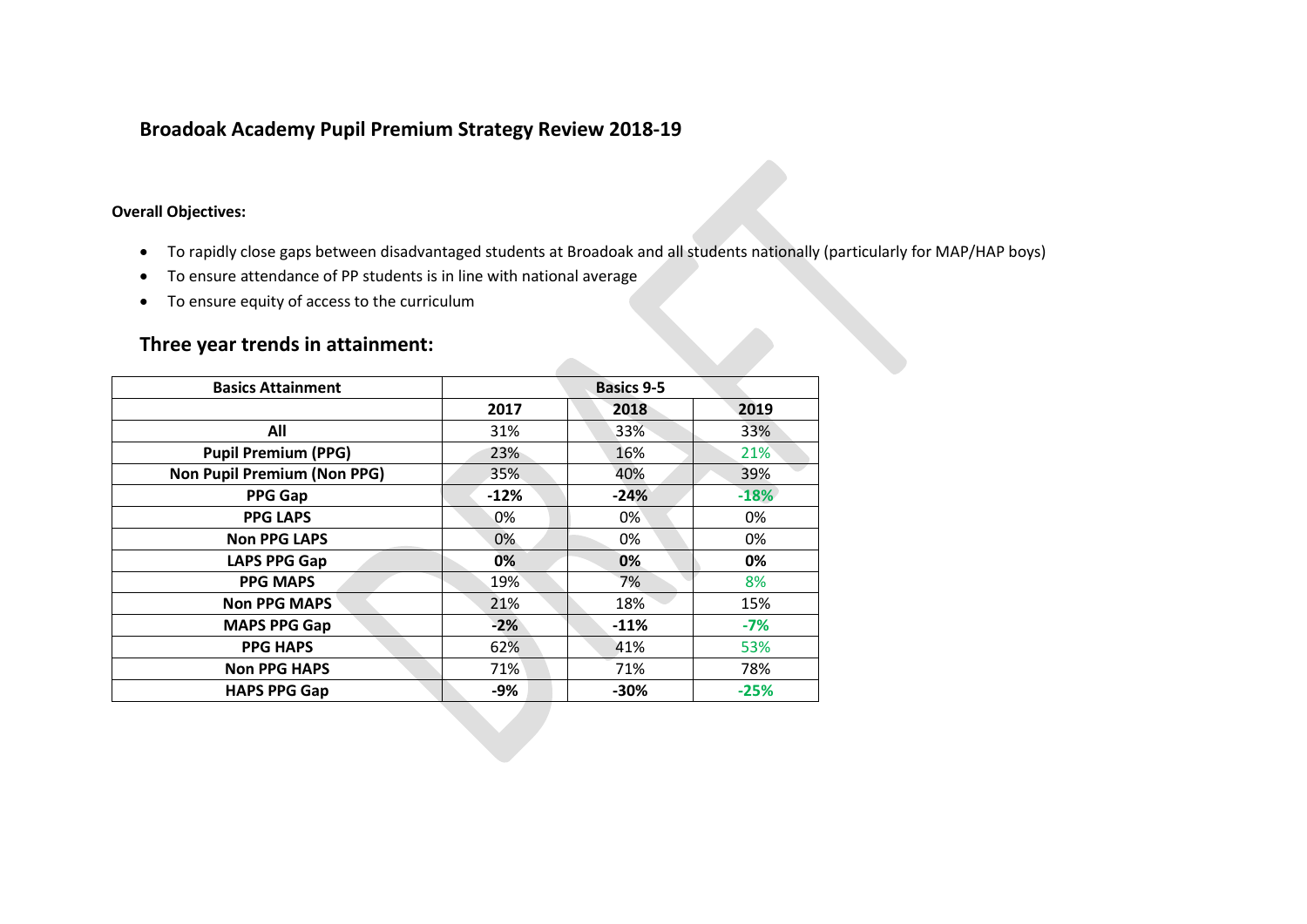| <b>Total Number of eligible students: 327</b><br>(38%)                                                        |                                                                  | Y8: 61<br>Y7: 70<br>(39%)<br>(34%)                                                                                              |  | Y9: 65 (38%)       | Y10: 72<br>(42%)      | Y11: 59 (36%)                                                     |
|---------------------------------------------------------------------------------------------------------------|------------------------------------------------------------------|---------------------------------------------------------------------------------------------------------------------------------|--|--------------------|-----------------------|-------------------------------------------------------------------|
|                                                                                                               |                                                                  |                                                                                                                                 |  |                    |                       |                                                                   |
|                                                                                                               | Main barriers/challenges for Pupil Premium students at Broadoak: |                                                                                                                                 |  |                    |                       |                                                                   |
| ٠                                                                                                             | Lower attendance and high rates of persistent absence            |                                                                                                                                 |  |                    |                       |                                                                   |
| Behaviour resulting in higher rates of fixed term exclusions and referrals to the Inclusion Base<br>$\bullet$ |                                                                  |                                                                                                                                 |  |                    |                       |                                                                   |
|                                                                                                               |                                                                  | Lack of social and cultural capital, evidenced through passivity and lack of articulacy and oracy in classrooms (see PP Review) |  |                    |                       |                                                                   |
|                                                                                                               |                                                                  |                                                                                                                                 |  |                    |                       |                                                                   |
| <b>Focus Area</b>                                                                                             | Total                                                            | Description of                                                                                                                  |  | Intended impact    |                       | <b>Final Impact</b>                                               |
|                                                                                                               | <b>Budgeted</b>                                                  | Intervention/s                                                                                                                  |  |                    |                       |                                                                   |
|                                                                                                               | Cost                                                             |                                                                                                                                 |  |                    |                       |                                                                   |
| <b>Attendance</b>                                                                                             | <b>Staffing</b>                                                  | Rigorous tracking of                                                                                                            |  | Attendance of PP   |                       | PP attendance remains at 91%, following an uplift from 90% in     |
|                                                                                                               | Costs:                                                           | attendance across the                                                                                                           |  | students will be   | 2017.                 |                                                                   |
| Lead: MAT                                                                                                     | £116,000                                                         | college with weekly use of                                                                                                      |  | in line with all   |                       |                                                                   |
|                                                                                                               |                                                                  | SOL tracker; accountability                                                                                                     |  | students           |                       | As a result of improved curriculum, transition, behaviour systems |
| Why?                                                                                                          | Breakfasts:                                                      | meetings with HOYs                                                                                                              |  | nationally         |                       | and pedagogy, the PP attendance gap for new year 7 cohort in      |
|                                                                                                               | £3,000                                                           |                                                                                                                                 |  |                    |                       | 2018 was the smallest in the school (4.24% compared to            |
| Less successful                                                                                               |                                                                  | Targeted interventions                                                                                                          |  | PA rates will      | $5.05%$ ).            |                                                                   |
| learners have poor                                                                                            | Rewards:                                                         | from EWO and PSSA with                                                                                                          |  | reduce to be in    |                       |                                                                   |
| attendance and                                                                                                | £2,000                                                           | PP students and families,                                                                                                       |  | line with national |                       | Case studies of individual/ small group successes following work  |
| punctuality (Swindon                                                                                          | Pastoral                                                         | with pastoral support as                                                                                                        |  | rates              |                       | with PSSA and EWO, especially for vulnerable KS4 students.        |
| Challenge)                                                                                                    | Intervention                                                     | identified (e.g. transport)                                                                                                     |  |                    | 100% exam attendance. | Target group 12 students, average year 11 attendance 68%,         |
| In school data (2018)                                                                                         | s:£3,000                                                         | Free breakfasts for FSM                                                                                                         |  |                    |                       |                                                                   |
| showing link between                                                                                          |                                                                  | students to encourage                                                                                                           |  |                    |                       |                                                                   |
| PA and                                                                                                        |                                                                  | attendance and                                                                                                                  |  |                    |                       |                                                                   |
| underachievement at                                                                                           | Total: £124k                                                     | punctuality                                                                                                                     |  |                    |                       |                                                                   |
| KS4                                                                                                           |                                                                  |                                                                                                                                 |  |                    |                       |                                                                   |
|                                                                                                               |                                                                  | High profile praise and                                                                                                         |  |                    |                       |                                                                   |
|                                                                                                               |                                                                  | rewards for attendance                                                                                                          |  |                    |                       |                                                                   |

through HOYs/AAHT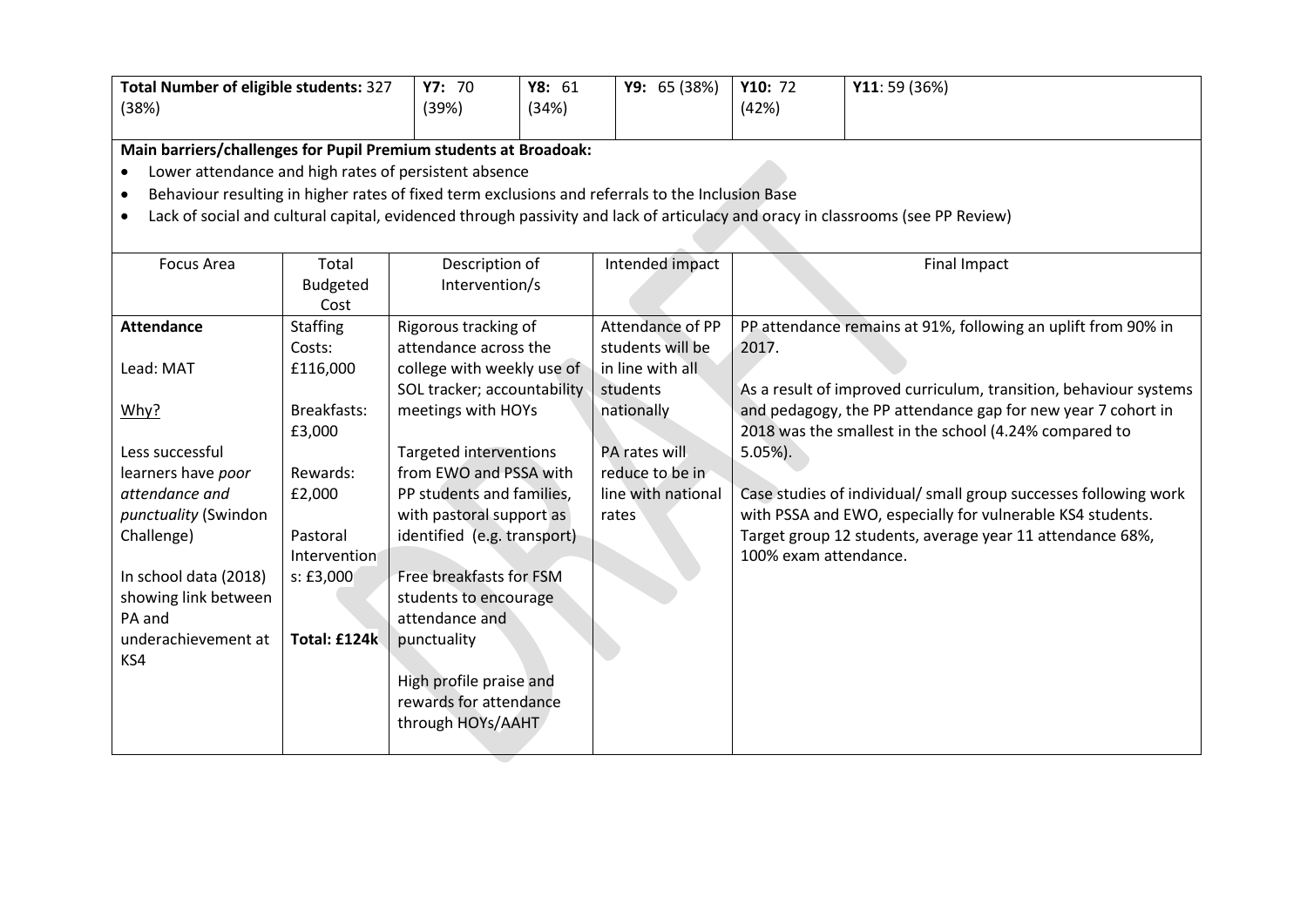| <b>Teaching and</b>         | Curriculum      | Relentless focus on high      | Improvements in        | Middle leaders' ability to drive improvements in classroom           |
|-----------------------------|-----------------|-------------------------------|------------------------|----------------------------------------------------------------------|
| <b>Learning</b>             | planning        | expectations for all          | the quality of         | practice, especially with a focus on strategies that support         |
|                             | time:           | learners                      | teaching and           | disadvantaged students, is improving.                                |
| Lead: KLF/CSM               | £86,850         |                               | learning across        |                                                                      |
|                             |                 | Additional curriculum         | the college so         | Targeted and bespoke support for disadvantaged students              |
| Why?                        |                 | planning time for all staff   | that outcomes          | continues to be a priority for all middle and senior leaders,        |
|                             |                 | (within timetable) - focus    | are consistent         | including use of data analysis to create 'must get' lists and target |
| Cracking the Code $-1$      |                 | on staff knowledge and        | with peers             | interventions. This is an improving picture, but needs to be more    |
| of 'code breakers'          |                 | responsive teaching           | nationally (at KS3     | consistent across the middle leadership team                         |
| was identified as           |                 |                               | and KS4)               |                                                                      |
| Incessant focus on the      |                 | Development of teaching       |                        | <b>Areas of strength:</b>                                            |
| quality of teaching         |                 | and learning enquiry          |                        | Biology GCSE PP P8 +0.31                                             |
|                             |                 | groups with a focus on        |                        | Chemistry GCSE PP P8 +0.64                                           |
| "High expectations          |                 | specific areas that have      |                        | Physics GCSE PP P8 +0.31                                             |
| are critical to the         |                 | impact on attainment of       |                        | (and above National for Biology and Chemistry with 100% of PP        |
| success of                  |                 | disadvantaged students        |                        | students achieving 9-5)                                              |
| disadvantaged               |                 | (feedback, metacognition)     |                        | Food and Nutrition GCSE PP P8 +0.22                                  |
| learners"(Hampshire         |                 |                               |                        |                                                                      |
| report)                     |                 |                               |                        | Improved results in                                                  |
|                             |                 |                               |                        | Drama GCSE                                                           |
|                             |                 |                               |                        | <b>Media Studies GCSE</b>                                            |
|                             |                 |                               |                        | Sports Studies OCR Cambridge National                                |
|                             |                 |                               |                        | <b>Product Design GCSE</b>                                           |
|                             |                 |                               |                        |                                                                      |
| <b>Social and emotional</b> | Counselling:    | Investment in counselling     | <b>Exclusion rates</b> | In 2018/2019 fixed term exclusions remained too high [put in the     |
| wellbeing                   | £6,000          | and external support, such    | and Ready to           | final number] - in the highest 20% of schools according to our       |
|                             |                 | as Educational                | Learn referrals        | IDSR. This has been the case since 2015/16 and systemic changes      |
| Lead: EGU                   | EP/Advisory     | Psychologist/vulnerable       | reduce for PP          | within the academy are beginning to alter this. Fixed Term           |
|                             | Teachers:       | learners support, to          | students               | Exclusions began to drop in-year [put in the final numbers]          |
| Why?                        | £12,500         | ensure barriers to learning   |                        | though still has some way to go.                                     |
|                             |                 | are understood and            | This will also         |                                                                      |
| "less successful            | <b>Staffing</b> | appropriately supported       | impact on              | Attendance is key to disadvantaged students' progress and            |
| learners more likely        | costs:          |                               | attendance to          | attainment - attendance in 2018/2019 overall was 94% with PPG        |
| to have negative            | £31,000         | Personal Best Base (using     | support students       | students at 91% (nat av 92%) and nonPPG at 96% (nat av 96%).         |
| relationships with          |                 | <b>HLTA/Learning Mentors)</b> | feeling able to        | Whilst there are individual success stories for disadvantaged        |
|                             |                 | to support students with      |                        | students increasing their attendance, there remains a challenge.     |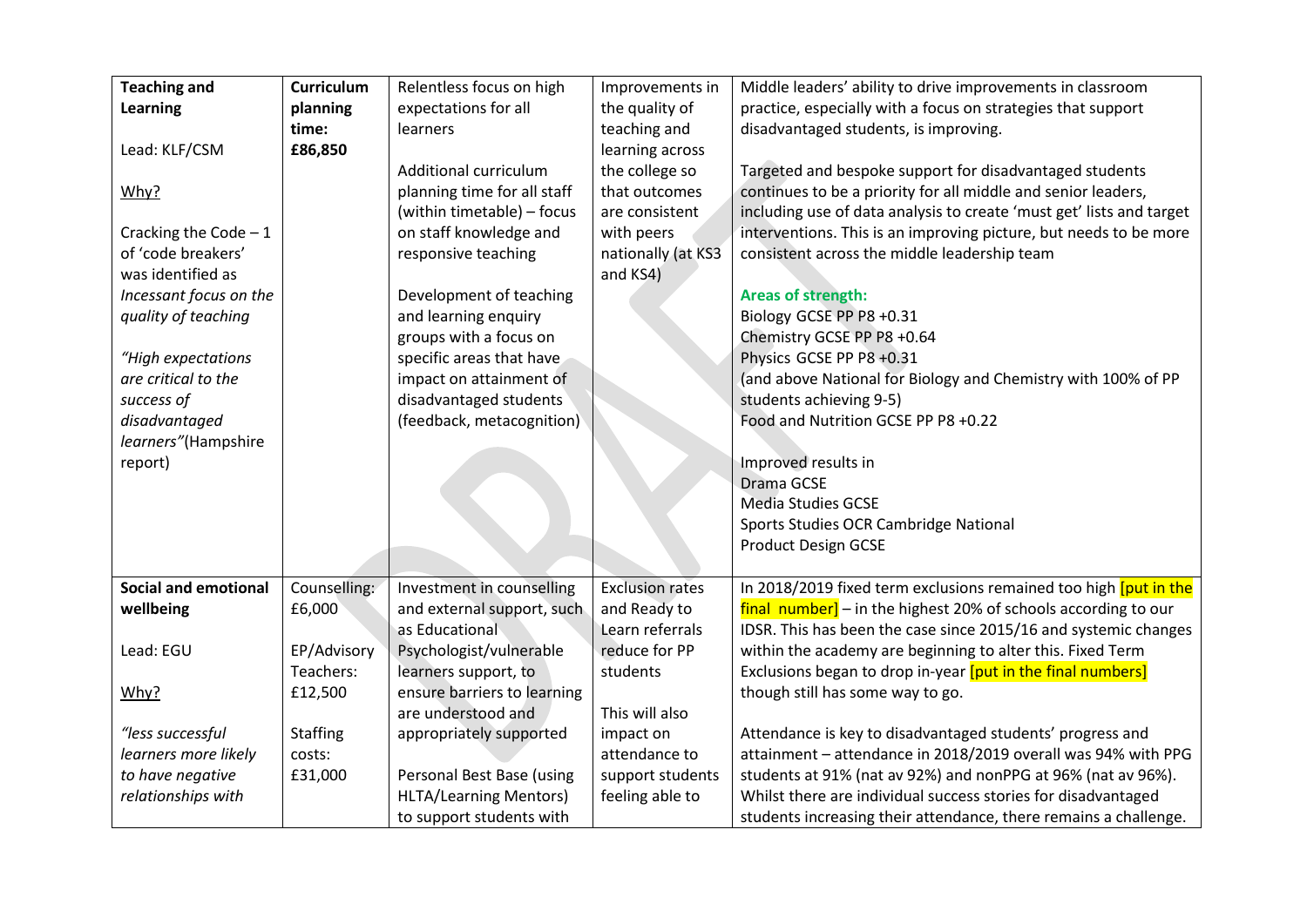| adults" (Swindon            | Sports             | repeated Ready to Learn          | attend College      |                                                                       |
|-----------------------------|--------------------|----------------------------------|---------------------|-----------------------------------------------------------------------|
| Challenge)                  | subsidies          | referrals - time for             | regularly           |                                                                       |
|                             | (Y11): £500        | reengagement and                 |                     |                                                                       |
|                             |                    | successful reintegration         |                     |                                                                       |
|                             | <b>Total: £50k</b> | into lessons                     |                     |                                                                       |
|                             |                    |                                  |                     |                                                                       |
|                             |                    | Ensure Y11 students can          |                     |                                                                       |
|                             |                    | access sport off site (to        |                     |                                                                       |
|                             |                    | support link between             |                     |                                                                       |
|                             |                    | physical and mental              |                     |                                                                       |
|                             |                    | health at time of exams)         |                     |                                                                       |
| <b>Raising Standards at</b> | Revision           | Strategic use of                 | PP students         | Uplift in Basics 9-5 for all subgroups of PP students, especially for |
| KS4                         | Guides:            | assessments in Y10/11 to         | achieve in line     | HAPs.                                                                 |
|                             | £4,000             | ensure accountability at         | with peers          | PP Basics 9-5 in 2018 16% up to 21% in 2019                           |
| Lead: TJD                   |                    | all levels with appropriate      | nationally          | PP Basics 9-5 HAPs in 2018 41% up to 53% in 2019                      |
|                             | Dept.              | support identified               |                     |                                                                       |
| Why?                        | Grants: £900       | (classroom, faculty,             | Improved            | As a result of the raising standards agenda in school, in year        |
|                             |                    | student level)                   | outcomes for        | improvements for PP students were seen across the board.              |
| "Teachers in the            | Total:             |                                  | HAP/MAP boys in     | Nov 2018 PP A8: 3.29                                                  |
| classroom feel              | £4,900             | <b>QLAs ensure that teachers</b> | 2019 and 2020       | Final outcomes: 3.54                                                  |
| accountable for the         |                    | are identifying gaps and         | <b>GCSE</b> results |                                                                       |
| achievement of              |                    | planning lessons to plug         |                     | Nov 2018 PP P8: -1.146                                                |
| disadvantaged               |                    | those gaps, providing            |                     | Final outcomes: - 0.830                                               |
| students" (Hampshire        |                    | appropriate support,             |                     |                                                                       |
| report)                     |                    | stretch and challenge            |                     | Nov 2018 PP Basics 9-4: 35%                                           |
|                             |                    |                                  |                     | Final outcomes: 41%                                                   |
|                             |                    | Programme of                     |                     |                                                                       |
|                             |                    | revision/independent             |                     | Nov 2018 PP Basics 9-5: 17%                                           |
|                             |                    | learning skills (link to         |                     | Final outcomes: 21%                                                   |
|                             |                    | metacognition) using             |                     |                                                                       |
|                             |                    | Learning Scientist               |                     |                                                                       |
|                             |                    | materials                        |                     |                                                                       |
|                             |                    |                                  |                     |                                                                       |